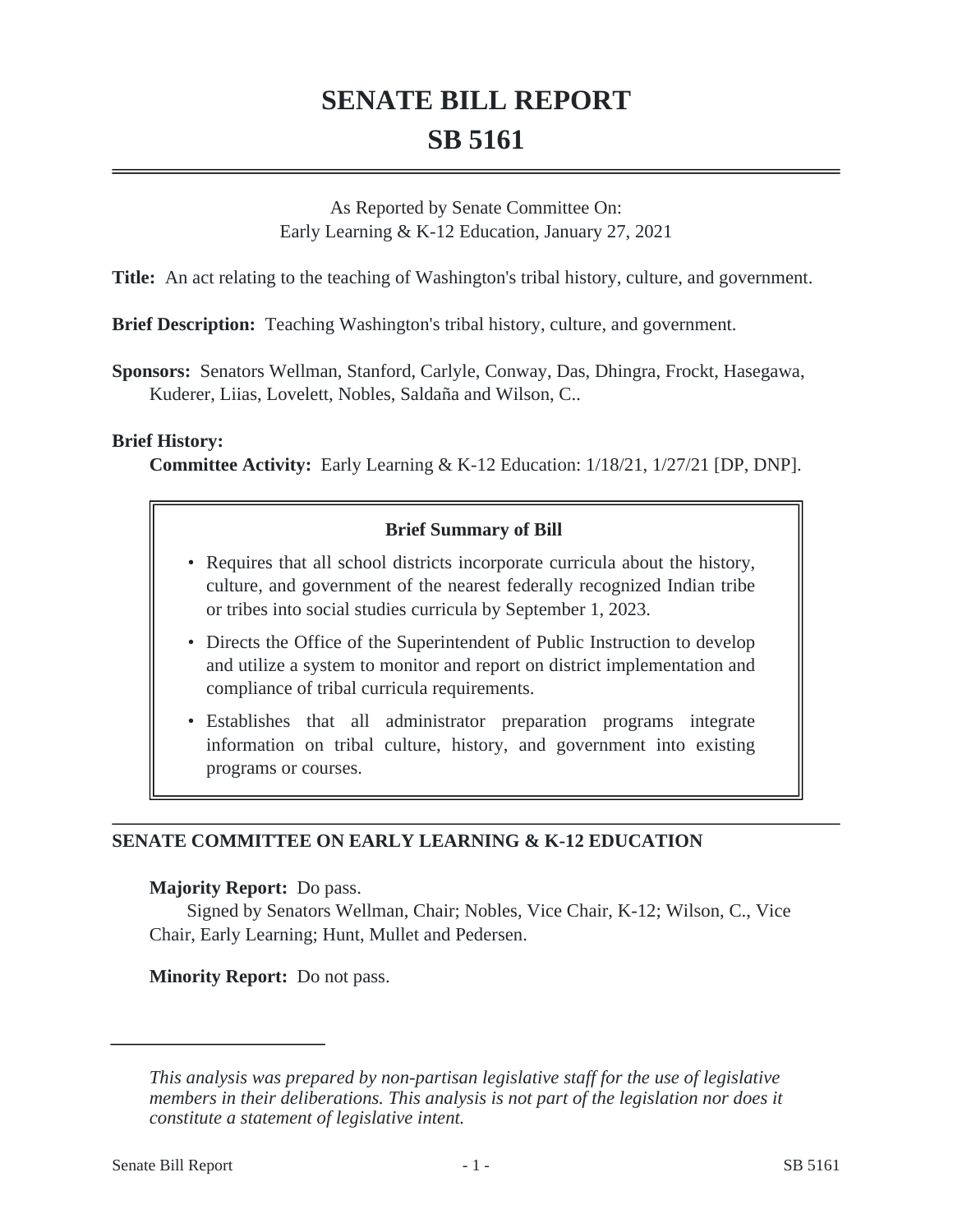Signed by Senators Hawkins, Ranking Member; Dozier and McCune.

**Staff:** Benjamin Omdal (786-7442)

**Background:** Native American Curriculum. In 2011, the Legislature directed the Office of the Superintendent of Public Instruction (OSPI) to create the Office of Native Education (ONE). ONE must perform several functions, including providing assistance to school districts in meeting the educational needs of Native American students, and facilitating the development and implementation of curricula and instructional materials in native languages, culture and history, and the concept of tribal sovereignty.

The Native American curriculum, titled the Since Time Immemorial (STI) curriculum, was developed by ONE in partnership with public and private agencies and several of the 29 federally recognized Indian tribes whose reservations are located in Washington. STI supports teaching tribal sovereignty, tribal history, and current tribal issues within existing history and other courses at the elementary, middle, and high-school levels. STI curriculum is available online free of charge from OSPI.

In 2015, legislation was enacted to require school districts to incorporate STI curriculum when reviewing or adopting social studies curriculum. Districts must collaborate with local tribes to incorporate curriculum materials and to create programs of classroom and community cultural exchanges.

Teacher and Administrator Preparation Programs. The Professional Educator Standards Board (PESB) is tasked with creating certification requirements for K-12 teachers and school administrators. PESB is in charge of setting standard and program approval for teacher and administrator preparation programs in public and private higher education institutions. Generally, most routes to certification include education requirements as well as graduation from a PESB-approved certification program.

In 1993, the Legislature enacted legislation mandating that teacher preparation program courses in Washington State or Pacific Northwest history, required by statute, incorporate information on the culture, history, and government of the American Indian peoples who were the first human inhabitants of the state and the region.

In 2018, the Legislature required teacher preparation programs to integrate the STI curriculum into existing programs or courses and allowed programs to modify the curriculum in order to incorporate elements that have a more regionally specific focus.

**Summary of Bill:** By September 1, 2023, all school districts must incorporate curricula about the history, culture, and government of the nearest federally recognized tribe or tribes into social studies curricula. OSPI must develop and utilize a system to monitor and report on district implementation and compliance with tribal curricula provisions.